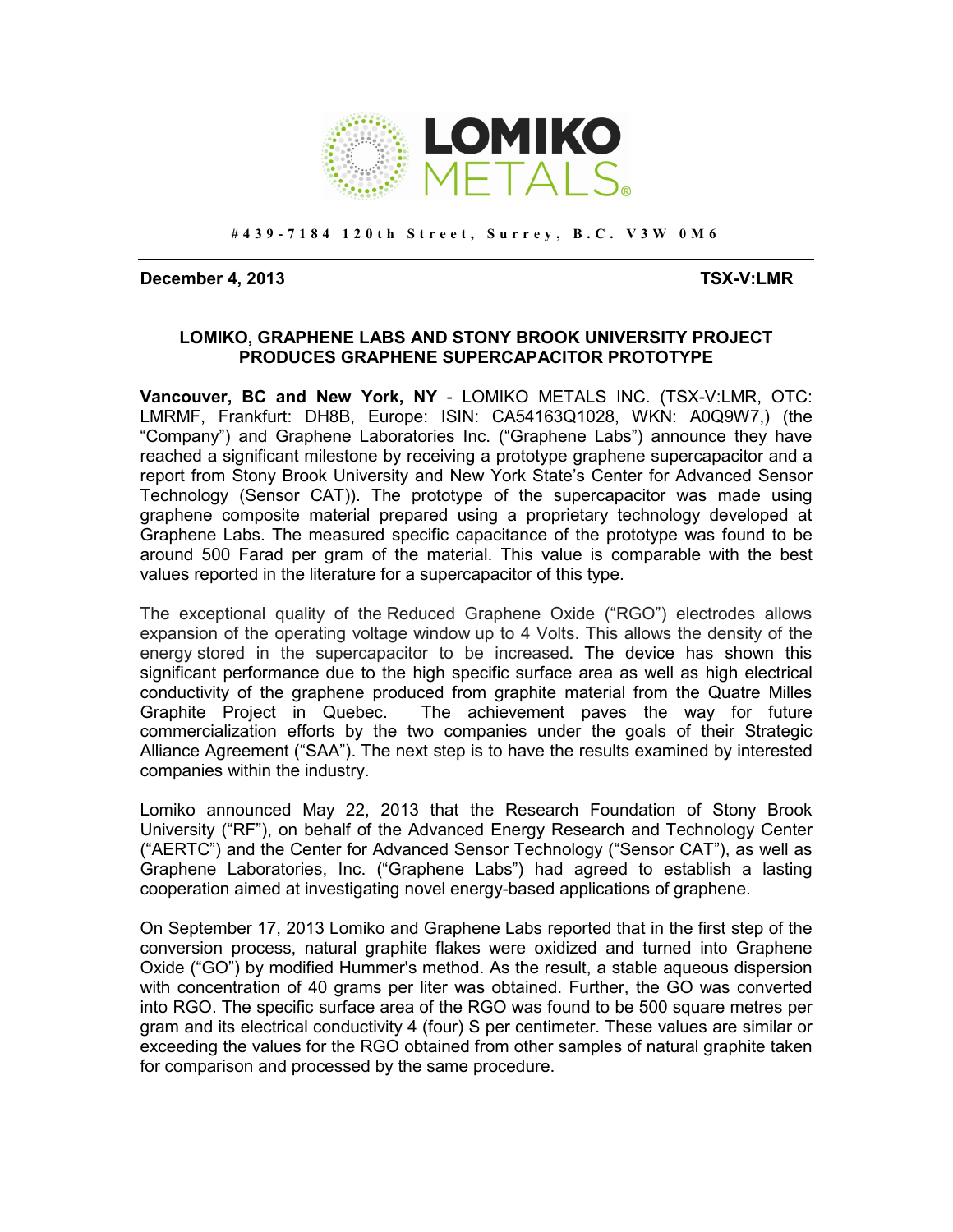The properties of graphene, including its high conductivity, mechanical strength, and high specific surface area, make it an ideal electrode material for electrochemical devices used in clean energy applications such as supercapacitors and next-generation Li-ion batteries. Efficient energy storage is the cornerstone for a resilient and reliable energy transmission grid and a key element of the clean energy system.

Under the SAA signed February 12, 2013, Lomiko and Graphene Labs agreed to codevelop a vertically integrated supply chain that includes a secure supply of high-quality graphite, cost-effective and scalable processing, tight quality control and integration of graphene-based products in end-user products. The end goal is to find commercially viable routes to make graphene-based energy storage devices as well as graphenebased nanocomposite materials. In particular, Graphene Labs and Lomiko recently launched a new venture, Graphene 3D Lab Inc. focused on development of the graphene-based composite materials for applications in 3D Printing.

# **About AERTC**

Located in the Research and Development Park on the campus of Stony Brook University, the Advanced Energy Incubator is space that is home to companies within the Advanced Energy Center. The Advanced Energy Center (www.aertc.org), a New York Center of Excellence is a true partnership of academic institutions, research institutions, energy providers and companies. Its mission is innovative energy research, education and technology deployment with a focus on efficiency, conservation, renewable energy and nanotechnology applications for new and novel sources of energy.

# **About Sensor CAT**

The New York State Center for Advanced Technology at Stony Brook University (http://www.usensors.com/SENSORCAT/), designated by Empire State Development's, Division of Science, Technology and Innovation (NYSTAR), provides intellectual, logistical, and material resources for the development of new product technologies - by facilitating R&D partnerships between New York companies with an in-state footprint and university researchers. The important outcomes are new jobs, new patents, training of students in company product matters, and improved competitiveness for New York State businesses.

## **Graphene Laboratories Inc. Background**

Graphene Laboratories, Inc., located in Calverton, NY, specializes in the manufacture and sale of research materials to R&D markets, with the world's largest selection of advanced and 2D materials. Having been first in the market to introduce graphene materials for research use, the company is working towards industrial-scale production of graphene and graphene-like materials, currently with pilot-scale production capabilities. The team at Graphene Laboratories are recognized experts in graphene materials, with staff regularly presenting at international conferences and exhibitions. Researchers at Graphene Labs also specialize in custom projects and R&D.